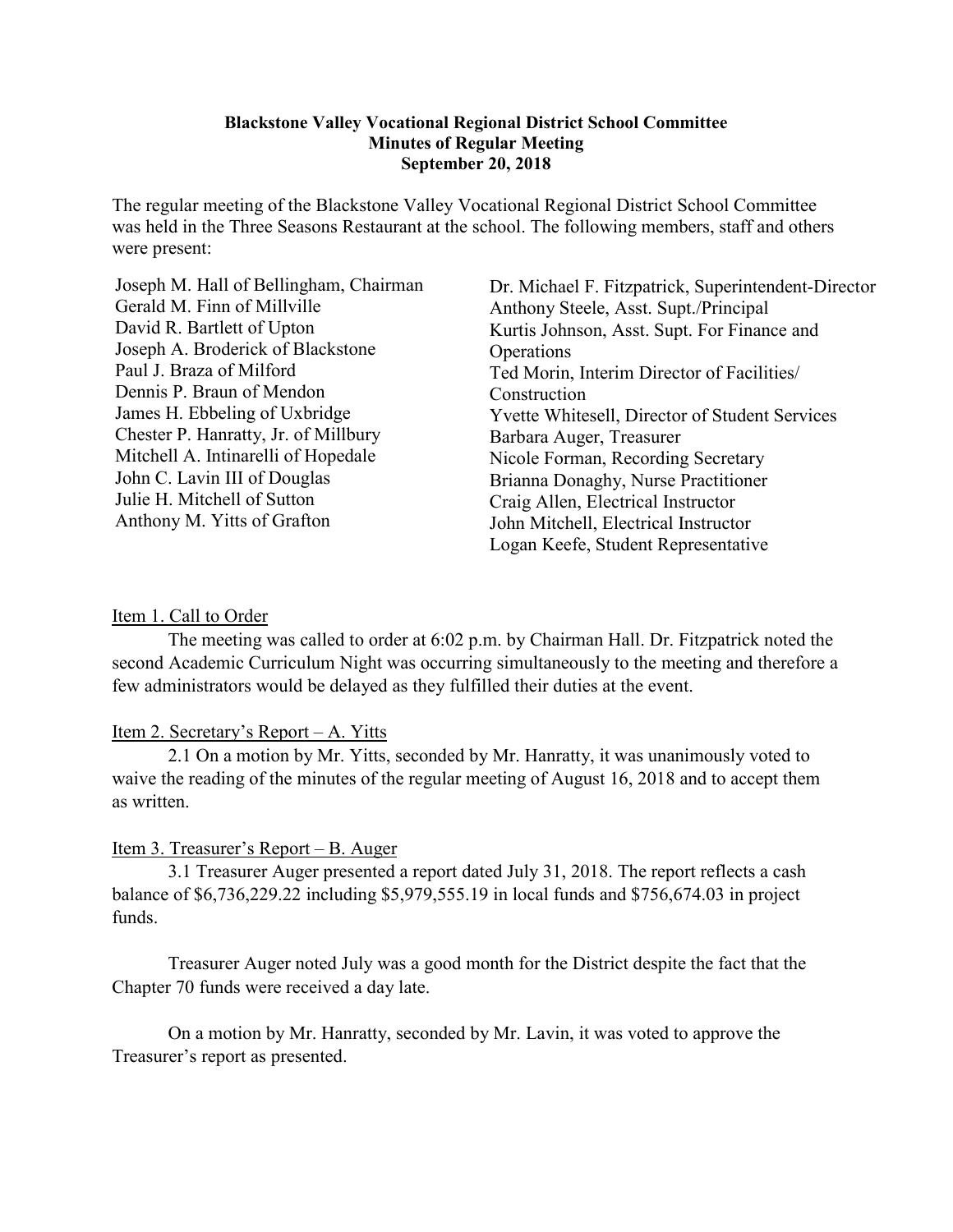3.2 Treasurer Auger presented a report dated August 31, 2018. The report reflects a cash balance of \$6,970,615.77 including \$6,263,788.55 in local funds and \$706,827.22 in project funds.

Treasurer Auger reported the District received several entitlement grants, member assessments, and two payments of Chapter 70 funds during the month of August.

On a motion by Mr. Lavin, seconded by Mrs. Mitchell, it was voted to approve the Treasurer's report as presented.

## Item 4. Student Recognition – Dr. Michael F. Fitzpatrick

4.1 Dr. Fitzpatrick recognized Alex Goldberg, a senior in the Engineering and Robotics program, who was recently named the Rensselaer Medalist. He is currently ranked second in the Class of 2019, takes several AP and honors courses, and serves as the Vice President of the National Honor Society and National Technical Honor Society. The Committee conveyed their congratulations.

## Item 5. Comments by Student Representatives – Jake Stevens & Logan Keefe

Logan reported the Student Council has hosted three meetings since the start of the school year and welcomed approximately 200 students to each meeting. The Student Council has been involved in several events already this year, including the Out of the Darkness Suicide Prevention Walk. Approximately 100 students and four faculty members attended the walk and raised \$4,000 for suicide prevention. Logan also noted the Student Council is preparing for the Homecoming Festival beginning Monday, September 24th. The events include spirit days, a pep rally, a dance, raffles, barrel fires, and sporting events.

## Item 6. School Based Health Center Presentation – Brianna Donaghy, NP & Y. Whitesell

Ms. Donaghy and Mrs. Whitesell reported the 2017-2018 school year was very successful for the School Based Health Center as both the medical provider visits and the Riverside mental health visits were higher than they've ever been. Ms. Donaghy noted the school designed and implemented a comprehensive health education program, screened the entire sophomore class to prevent substance abuse, hosted a flu clinic, and more throughout the year.

## Item 7. Vocational Department Presentation – Craig Allen & John Mitchell

7.1 Mr. Allen and Mr. Mitchell said they are continuously working to upgrade the curriculum for all grade levels. Mr. Allen teaches the freshmen and sophomores the basics of electrical work and spends time working to incorporate more realistic, challenging projects for students. Mr. Mitchell teaches the juniors and seniors. He builds off the foundation Mr. Allen builds by diving deeper into the Electrical Code and teaching industrial motor control and other topics. The Electrical program currently has 15 seniors and they expect 12 to take advantage of co-op educational opportunities this year.

# Item 8. Interim Director of Construction/Facilities Report – Ted Morin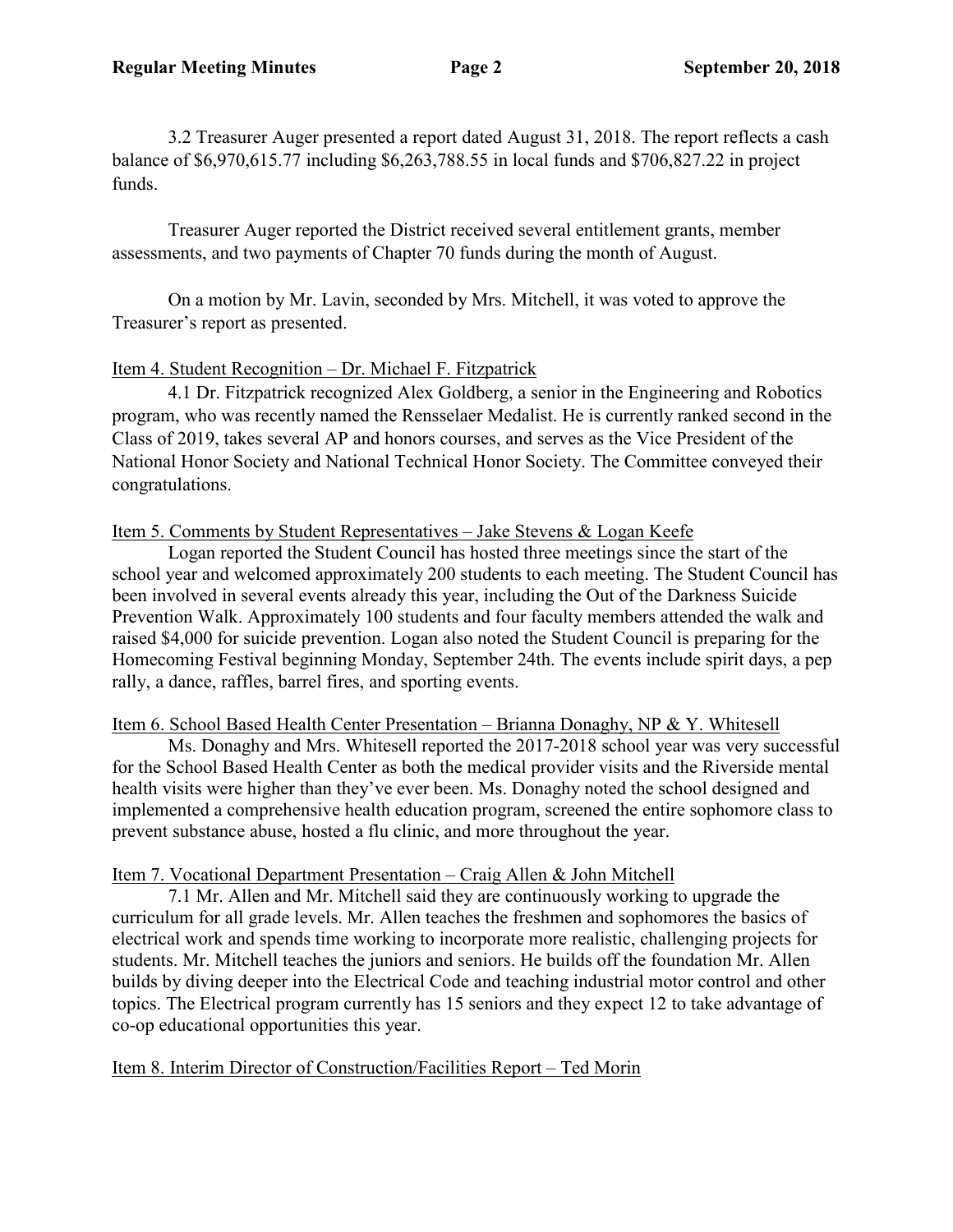8.1 Mr. Morin noted he came aboard in August and complimented the Facilities department for their work. Over the summer, the Facilities department completed two new art rooms, created a new behavioral resource center, relocated the technology department, reworked the old art room into a science laboratory, and refreshed the Advanced Manufacturing and Fabrication program. He also reported the front entrance sign is expected to be installed on Tuesday, September  $25<sup>th</sup>$  weather permitting.

### Item 10. Facilities Subcommittee Report – J. Lavin

This item was moved to an earlier point in the meeting as the report was closely related to the Interim Director of Construction/Facilities report. Mr. Lavin thanked Mr. Morin for stepping into the position. He noted the Subcommittee did not complete a tour at their last meeting due to discussions about solar energy with the solar representatives.

Mr. Yitts asked if it was possible to get an outlet in the softball dugout before the spring. Mr. Morin answered the process was more difficult than expected according to the District electrician, but they are looking into solutions.

Finally, Mr. Lavin reported the Subcommittee is still looking into solutions for the aging snow plow fleet and will have a plan of action for the winter before the season begins.

### Item 9. Asst. Supt. for Finance/Operations – K. Johnson

9.1 There were no line item transfers in need of approval.

9.2 There were no donations in need of approval.

Dr. Fitzpatrick noted the audit has been completed and Mr. Johnson is hopeful the auditing report will be available in time for the Committee's next meeting.

### Item 11. Assistant Superintendent-Director's Report – A. Steele

11.1 Mr. Steele reported the school was recently awarded the Boston Globe's Markham Award for having the highest winning percentage in all athletic competitions in the division with a 67.13 percent win record. The Beavers finished ahead of Whittier Tech. It was the seventh Markham Award in the last 11 years. Mr. Steele recognized Mrs. Michele Denise's incredible work with the sports program and noted the athletics department is ever growing and high performing.

11.2 Mr. Steele presented an out-of-state field trip request for the Culinary Arts program to travel to Portland, Maine.

11.2.a. On a motion by Mrs. Mitchell, seconded by Mr. Intinarelli, it was voted to grant preliminary approval for the Culinary Arts program's senior class trip to Portland, Maine May 16-18, 2019.

11.3 The Senior Class Officers presented a preliminary out-of-state field trip request to Washington, D.C. for their senior class trip. Katie Houskeeper, Andrew Regan, and Emma Heintz presented a proposal for an overnight trip to the nation's capital. It would begin with ice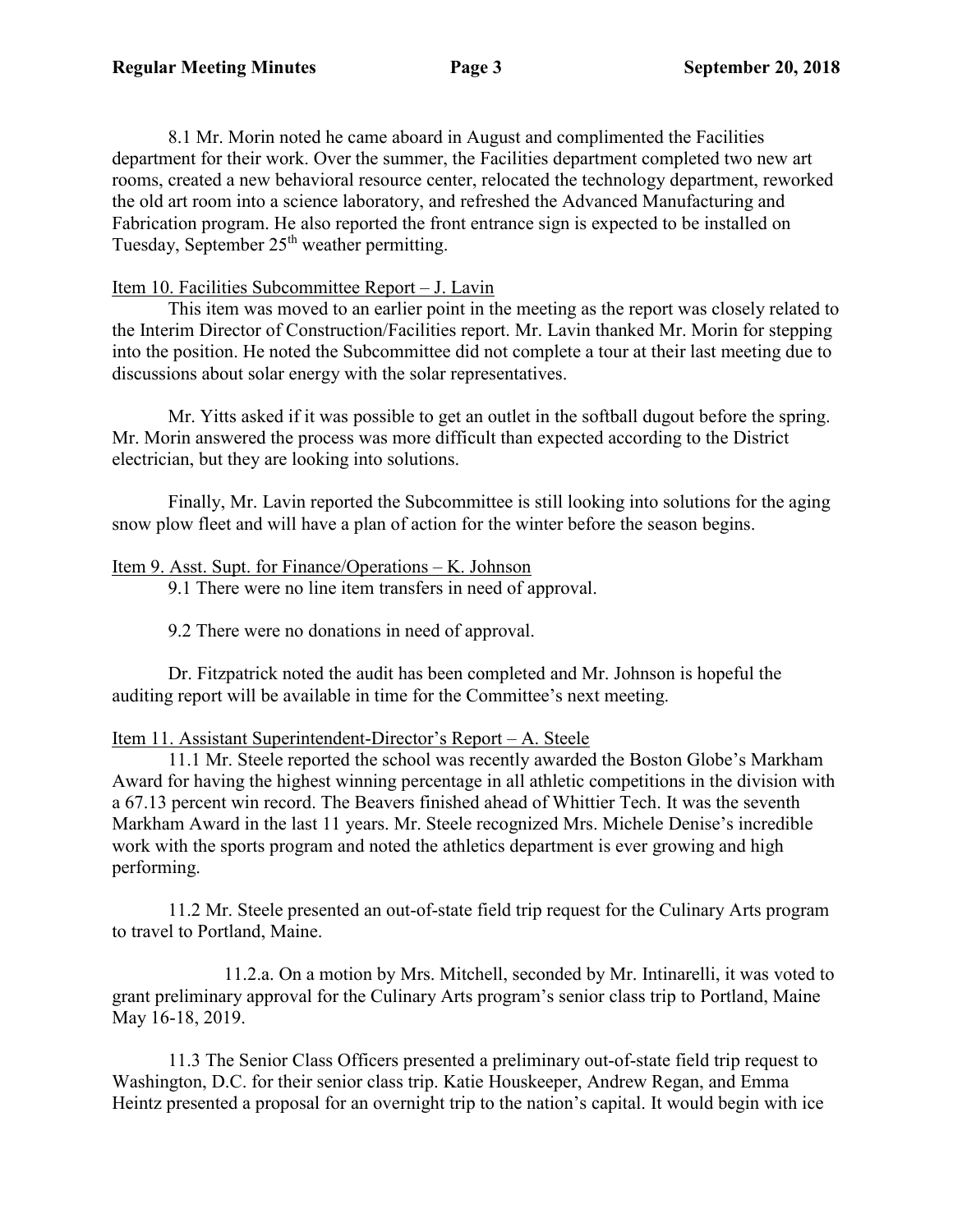cream and games while the students' bags are checked by chaperone. Then students would board a bus for an overnight drive to the city. Once in the city, several tours and events are planned. The total cost for the trip is \$255 per student.

On a motion by Mr. Lavin, seconded by Mr. Intinarelli, it was voted to award contingent approval to the Senior Class for their planned Senior Class Trip to Washington, D.C.

### Item 12. Superintendent-Director's Report – M. Fitzpatrick

12.1 Dr. Fitzpatrick noted the District received notification the school was one of two high schools in Massachusetts to be named a top 25 school in the nation for innovation. The case study written as a part of the award was shared with the Committee.

Dr. Fitzpatrick also shared a letter and certificate the Pancreatic Cancer Action Network presented to the students and staff for their work raising more than \$15,000 for the organization in honor of former HVAC&R instructor and football coach Mr. Derek Yancik.

12.2 Dr. Fitzpatrick shared the Delineation of Subcommittees and asked that members speak to the Chair with any questions or concerns.

12.3 A calendar of proposed School Committee meetings for the next calendar year was shared with the Committee.

12.4 Dr. Fitzpatrick presented the Committee with a list of FY19 Team Leaders.

12.5 Dr. Fitzpatrick presented suggested goals for the Superintendent-Director for Fiscal Year 2019 and asked that members speak to the Chair or himself with any questions, concerns, or suggestions.

12.6 Notifications of retirement and resignation for Suzanne McDermott and Catherine Maynard were shared.

12.7 Dr. Fitzpatrick shared correspondence to Massachusetts State Senator Michael O. Moore regarding the DOT signage that was removed from Interstate 495 several years ago.

Item 13. New Business

There was no New Business in need of discussion.

## Item 14. Items for the Good of the Committee

The monthly compilation of news clippings and correspondence was made available for the School Committee's review.

## Item 15. Next Regularly Scheduled School Committee Meeting

The next regularly scheduled meeting will be held on October 18, 2018 at 6:00 p.m. in the Three Seasons Restaurant.

## Item 16. Meeting Closure